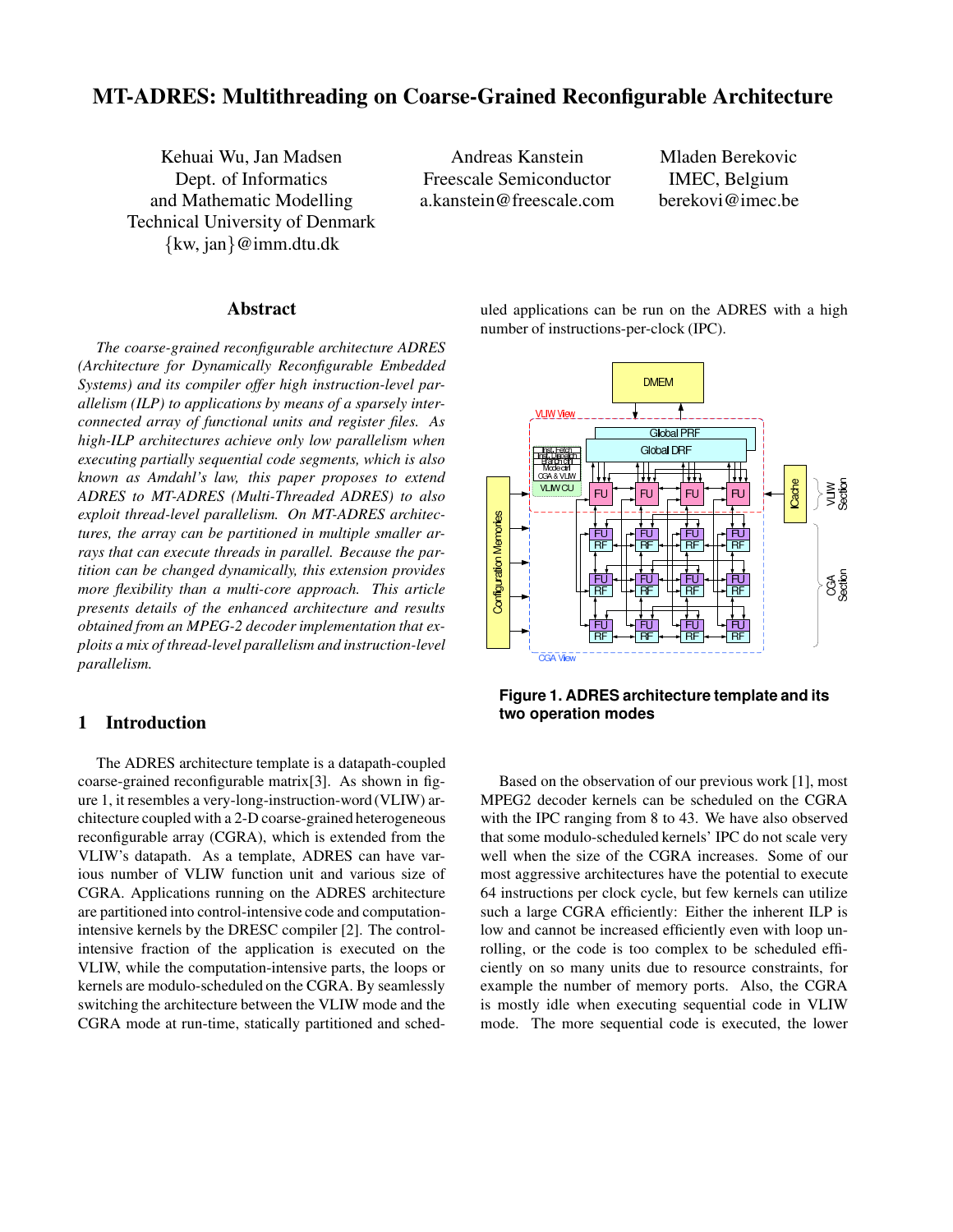the achieved application's average IPC. In conclusion, even though the ADRES architecture is highly scalable, we are facing the challenge of getting more parallelism out of many applications.

Since the ADRES architecture has a large amount of functional units (FU), the most appealing approach for increasing the application parallelism would be simultaneous multi-threading (SMT)[4]. However, due to the static nature of the DRESC tool chain and the complexity of the CGRA, such dynamic/speculative[6][5] threading is inappropriate for the ADRES architecture. Our threading approach identifies an application's coarse-grained parallelism based on the static analysis results. If properly reorganized and transformed at programming time, multiple kernels with weak dependency can be efficiently parallelized by the application designer.

Our long-term goal is to apply static explicit simultaneous multithreading on the ADRES architecture. The current single-threaded architecture and its matching compilation tools has been demonstrated on an FPGA prototype. Starting from the single-threaded architecture and compilation tool, we carried out a demonstrative dual-threading experiment on the MPEG2 benchmark. Through this experiment, we have proven that the multithreading is feasible for the ADRES architecture.

The rest of the paper is organized as follows. Section II discusses the threading solution we will achieve in the long run. Section III describes the proof-of-concept experiment we carried out, and what design issues must be addressed in terms of architecture and compilation methodology. Section IV pin-points the design issues in the future and how we can address them. Section V concludes our work.

### **2 ADRES multithreading**

#### **2.1 Overview**

We propose a scalable partitioning-based threading approach for ADRES. The rich resource on the ADRES architecture allows us to partition a large ADRES into two or more sub-arrays, each of which can be viewed as a downscaled ADRES architecture and be partitioned further down the hierarchy, as shown in figure 2. As long as the partitioning process doesn't violate the resource constraint on each partition, the VLIW and CGRA can be split further into sub-arrays, each of which executes a programmer-defined thread.

Each thread has its own resource requirement. A thread that is easy to parallelize requires more computation resources, thus executing it on a larger partition results in the optimal use of the ADRES array and vise versa. A globally optimal application design demands that the programmer



**Figure 2. Scalable partitioning-based threading**

knows the IPC of each part of the application, so that he can find an efficient array partition for each thread.

The easiest way to find out how many resources is required by each part of a certain application is the profiling. Programmer starts from a single-threaded application and profiles it on a large single-threaded ADRES. From the profiling results, kernels with low IPC is identified as the high-priority candidates for threading. Depending on the resource demand of the threads, programmer statically plans on how and when the ADRES should split into partitions during application execution. When the threads are wellorganized, the full ADRES array can be optimally utilized.

#### **2.2 Architecture design issue**

The FU array on the ADRES is heterogeneous. There exists dedicated memory units, Floating point units, special arithmetic units and control/branch units on the array that constrain the partitioning. When partitioning the array, we have to guarantee that the program being executed on certain partition can be scheduled. This requires that any instruction invoked in a thread to be supported by at least one of the functional unit in the array partition. The well-formed partitions usually have at least one VLIW FU that can perform branch operation, one FU that can perform memory operation, several FP/arithmetic units if needed, and several FUs that can handle general operations.

On the ADRES architecture, the VLIW register file (RF) is a critical resource that can not be partitioned easily. The recent ADRES architecture employs the clustered register files that has previously been adapted to the VLIW architectures[7] [8]. If we prohibit the RF bank to be shared among several threads, RF cluster can be partitioned with the VLIW/CGRA, and the thread compilation can be greatly simplified. In case a single RF is used, the register allocation scheme must be revised to support the constrained register allocation, as suggested in our proof-of-concept experiments.

The ADRES architecture with multiple memory units requires ultra-wide memory bandwidth. Multi-bank memory has been adapted to our recent architecture<sup>[10]</sup>, and proven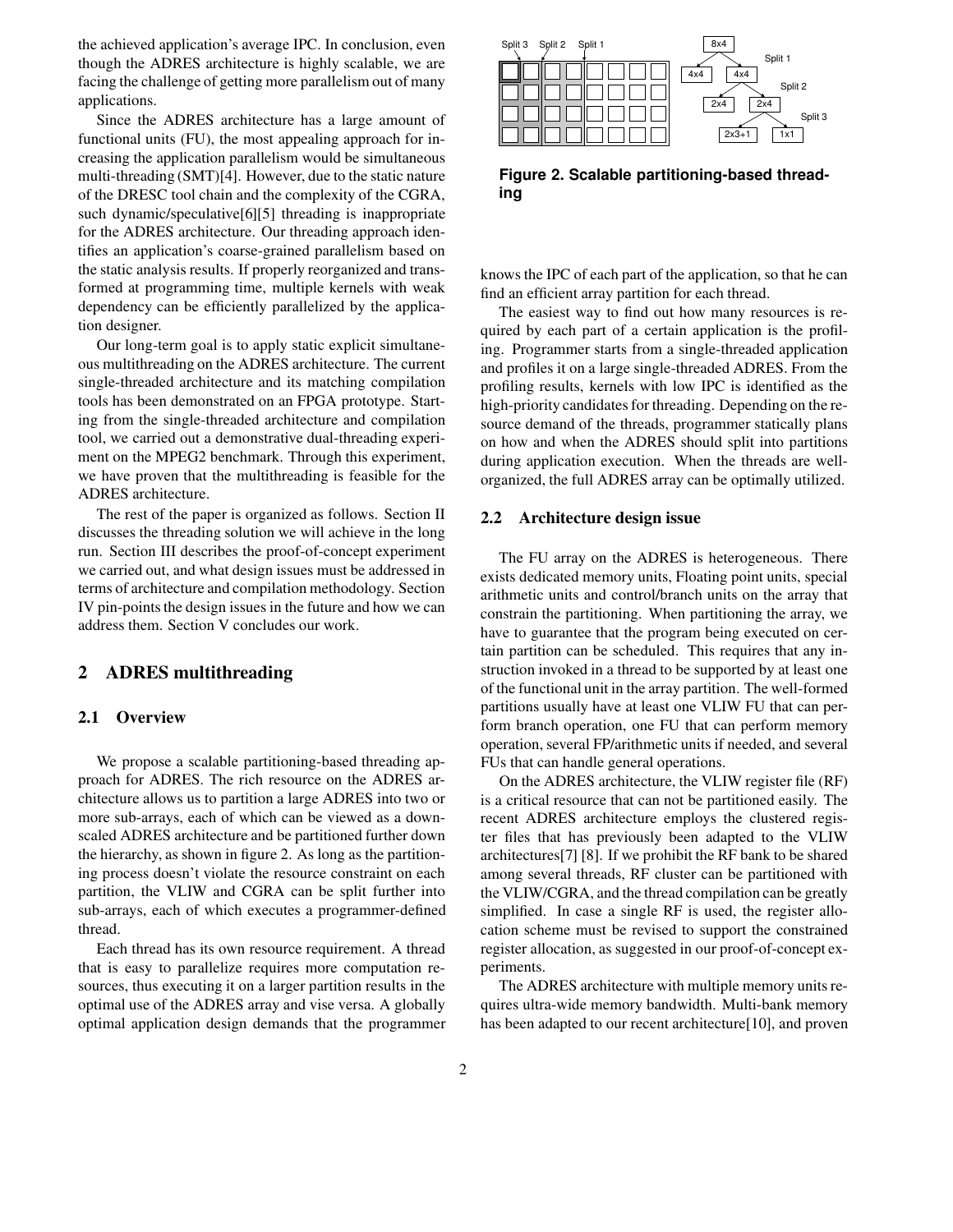

**Figure 3. Synchronization memory**

to cope nicely with our static data-allocation scheme. There are currently two ways to organize the multi-bank memory hierarchy of ADRES template. The first organization employs a crossbar between the memory and the algorithm core. This approach offers a scratchpad style of memory presentation to all the load/store units, but the cost of implementing the crossbar is obviously an issue. The second organization is the selective interfacing between load/store units and a subset of memory banks. Under this organization, each load/store unit can only access a part of the memory space, and the static data allocation is the key to guarantee the correctness of the program execution. Depending on the requirement of the application, we choose a suitable organization to interface the memory to the load/store units.

The memory-based synchronization is the most common synchronization technique for systems with cache-coherent memory hierarchy. While the scratchpad memory organization is less of a problem for ADRES, the selective interfacing is non-coherent, thus data memory organized in this manner cannot be used for building synchronization mechanism. We propose to add a small shared memory that can be accessed by at least one memory unit each partition purely for synchronization purpose, as shown in figure 3. Since the memory doesn't have to be large to implement the basic synchronization primitives, it can be a small register file with modest amount of ports.

Dedicated synchronization primitives like register-based semaphore or pipe can also be adapted to ADRES template. These primitives can be connected between pairs of functional units that belongs to different thread partitions. Synchronization instruction can be added to certain functional units as intrinsics, which is supported by the current DRESC tools.

In the single-threading ADRES architecture, the program counter and the dynamic reconfiguration counter is controlled by a finite-state-machine (FSM) type control unit. When implementing the multithreading ADRES, we need an extendable control mechanism to match our hierarchically partitioned array. As shown in figure 4, we duplicate the FSM type controller and organized the controllers in a hierarchical manner. In this multithreading controller, each possible partition is still controlled by an FSM controller, but the control path is extended with two units called merger and bypasser. The merger and bypasser form a hierarchical master-slave control that is easy to manage during program execution.



**Figure 4. Hierarchical multithreading controller**

The principle of having such a control mechanism is as following. Suppose we have an ADRES architecture that can be split into two halves for dual threading, while each half has it's own controller. In order to reuse the controller as much as possible, we prefer each of the controller to control a partition of the ADRES when the program is running in dual threaded mode, but one of the controller can also take full control of the whole ADRES when the program is running in the single-threaded mode. By assigning one of the controller to control the whole ADRES, we created the master. When the ADRES is running in the single-thread mode, the master controller also sense the signal from the slave partition and merge them with the master partition's signal for creating global control signal. At the same time, the slave partition should bypass any signal generated from the local controller and following the global control signal generated from the master partition. When the ADRES is running in the dual-threaded mode, the master and slave controller completely ignores the control signals coming from the other partition and only responds to the local signals. This strategy can be easily extended to cope with further partitioning.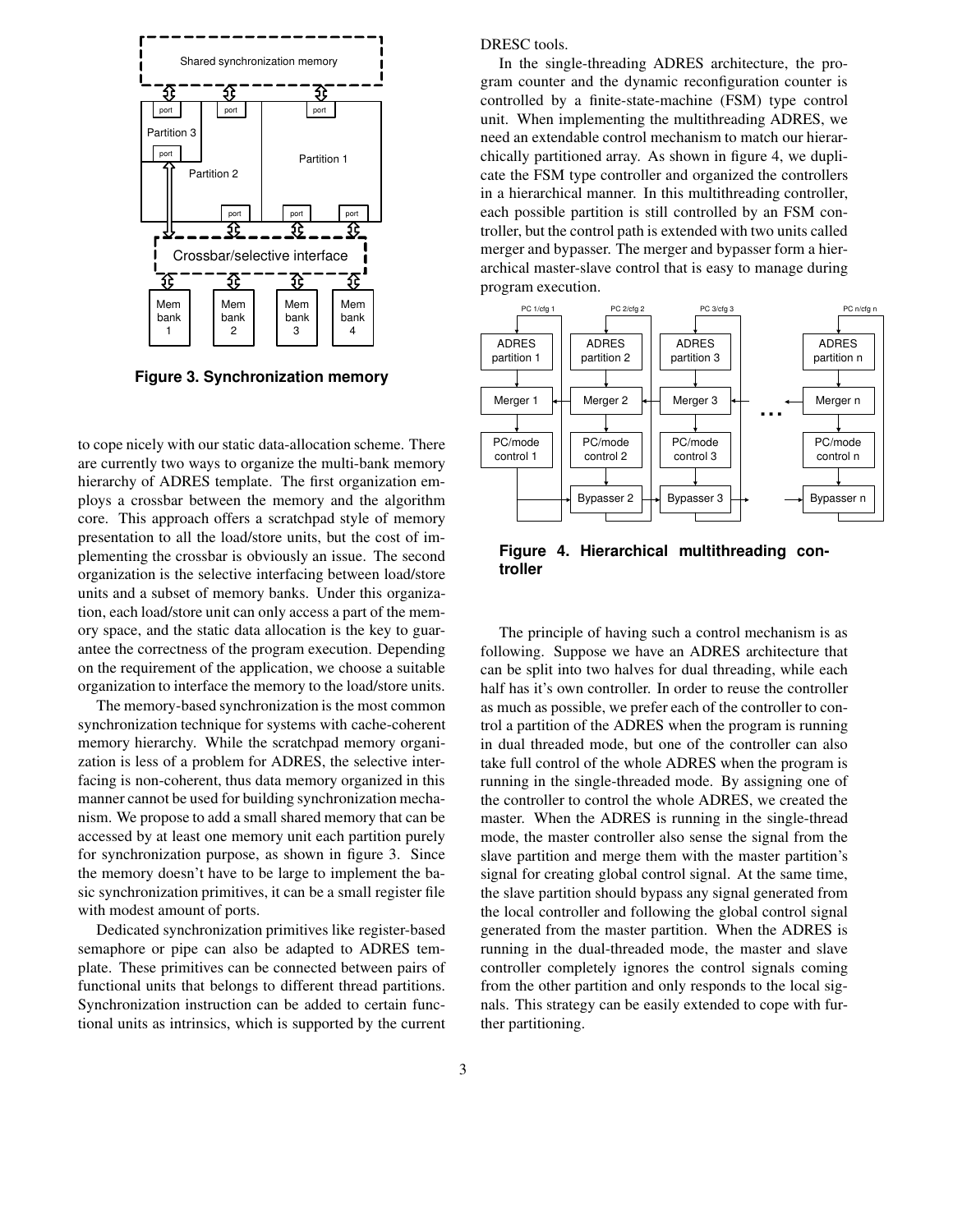#### **2.3 Multithreading methodology**

The multithreading compilation tool chain is extended from our previous DRESC compiler[2]. With several modifications and rearrangements, most parts of the original DRESC tool chain, e.g. the IMPACT frontend, DRESC modulo scheduler, assembler and linker can be reused in our multithreading tool chain. The most significant modifications in our tool chain are made on the application programming, the architecture description and the simulator.



**Figure 5. Source code reorganization**

Before the threaded application can be compiled, the application needs to be reorganized. As shown in figure 5, the application is split into several c-files, each of which describes a thread that is executed on a specific partition, assuming the application is programmed in c. Such reorganization takes modest effort, but makes it easier for the programmer to experiment on different thread/partition combinations to find the optimal resource budget.

The multithreading ADRES architecture description is extended with the partition descriptions, as shown in figure 6. Similar to the area-constrained placement and routing on the commercial FPGA, when a thread is scheduled on an ADRES partition, the instruction placement and routing is constrained by the partition description. The generated assembly code of each thread goes though the assembling separately, and gets linked in the final compilation step.

The simulator reads the architecture description and generates an architecture simulation model before the application simulation starts. As shown in figure 4, each partition has its own controller, thus the generation of the controller's simulation model depends on the partition description as well. Furthermore, the control signal distribution is also partition-dependent, thus requires the partition description to be consulted during simulation model generation.

Some other minor practical issues needs to be addressed in our multithreading methodology. The most costly problem is that different partitions of the ADRES are conceptu-



**Figure 6. Multithreading compilation tool chain**

ally different ADRES instances, thus a function compiled for a specific partition cannot be executed on any other partitions. When a function is called by more than one thread, multiple partition-specific binaries of this function has to be stored in the instruction memory for different caller. Secondly, multiple stacks need to be allocated in the data memory. Each time the ADRES splits into smaller partitions due to the threading, a new stack need to be created to store the temporary data. Currently, the best solution to decide where the new stack should be created is based on the profiling, and the thread stacks are allocated at compile time. And finally, each time the new thread is created, a new set of special purpose registers needs to be initialized. Several clock cycles are needed to properly initial the stack points, the return register, etc. immediately after the thread start running.

## **3 Proof-of-concept experiment**

#### **3.1 Application and methodology**

Our proof-of-concept experiment achieves dualthreading on the MPEG2 decoder. The MPEG2 decoder can be parallelized on several granularities[9], thus is a suitable application to experiment on. We choose the Inverse Discrete Cosine Transform (IDCT) and Motion Compensation (MC) as two parallel threads, and reorganized the MPEG2 decoder as shown in figure 7. The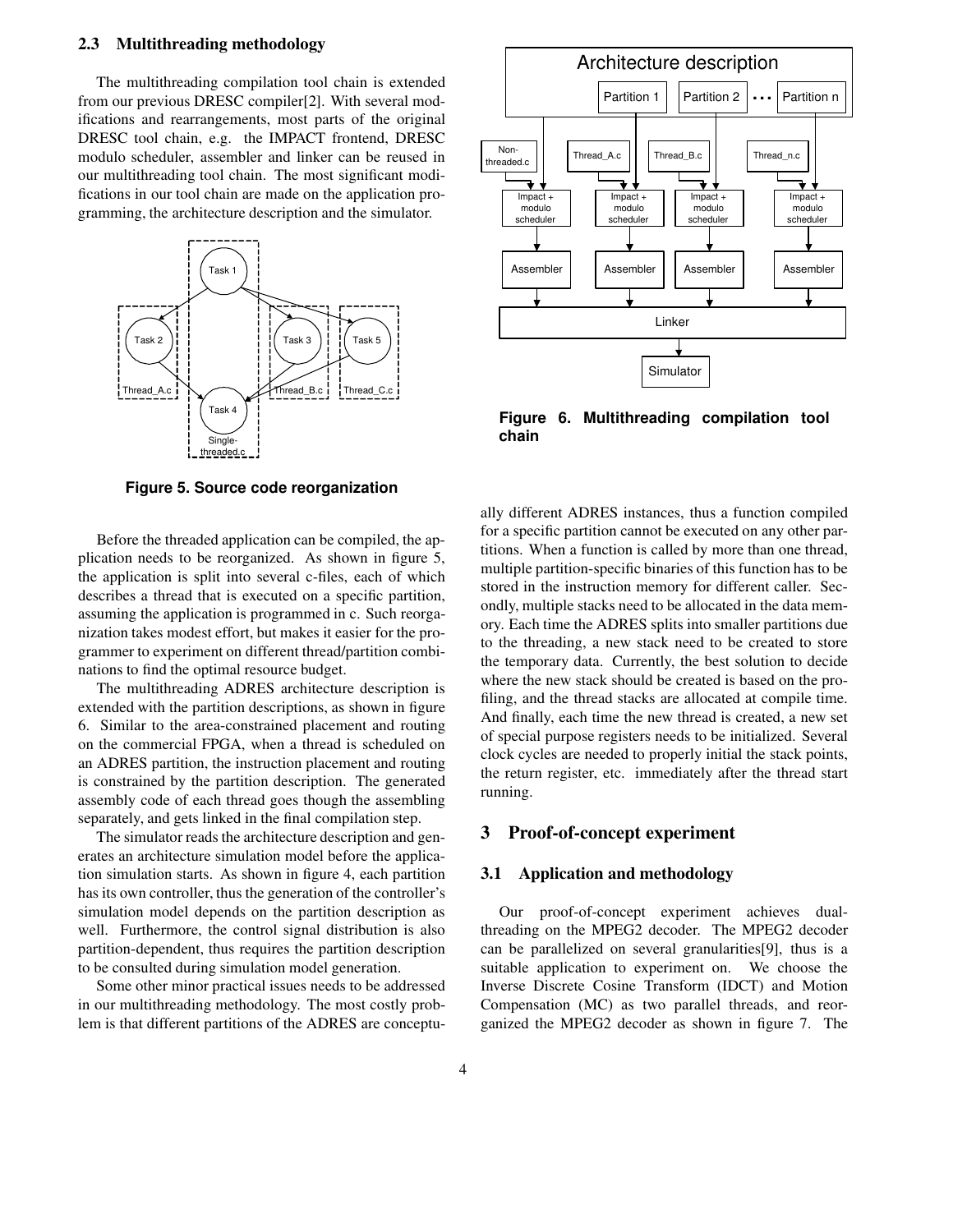

**Figure 7. Threading scenario on MPEG2 decoder**

decoder starts its execution on an 8x4 ADRES, executes the Variable Length Decoding (VLD) and Inverse Quantization (IQ), and switches to the threading mode. When the thread execution starts, the 8x4 ADRES splits into two 4x4 ADRES arrays and continues on executing the threads. When both threads are finished, the two 4x4 arrays unify and continue on executing the add block function. We reorganized the MPEG2 program as described in figure 5, and added "split" and "unify" instructions as intrinsics. These instructions currently do nothing by themselves, and is only used to mark where the thread mode should change in the MPEG2's binary code. These marks are used by the split-control unit at run time for enabling/disabling the thread mode program execution.



**Figure 8. Experimental Dual-threading compilation flow**

The current dual-threading compilation flow is shown in figure 8. The lack of partition-based scheduling forces us to use two architectures as the input to the scheduling. The 8x4 architecture is carefully designed so that the left and

the right halves are exactly the same. This architecture is the execution platform of the whole MPEG2 binary. We also need a 4x4 architecture, which is a helping architecture that is compatible to either half of the 8x4 array. This architecture is used as a half-array partition description of the 8x4 architecture. With these two architectures in place, we compile the single-threaded c-file and the threads on the 8x4 architecture and the 4x4 architecture, respectively. The later linking stitches the binaries from different parts of the program seamlessly.

#### **3.2 Memory and register file design**

The memory partitioning of the threaded MPEG2 is shown in figure 9. The instruction fetching (IF), data fetching (DF) and the configuration-word fetching (CW) has been duplicated for dual-threading. The fetching unit pairs are step-locked during single-threaded program execution. When the architecture goes into the dual-threading mode, the fetching unit pairs split up into two sets, each of which is controlled by the controller in a thread partition.

During the linking, the instruction memory and data memory are divided into partitions. Both the instruction and configuration memory are divided into three partitions. These three partition pairs store the instructions and configurations of single-threaded binaries, IDCT binaries and MC binaries, as shown on figure 9. The data memory is divided into four partitions. The largest data memory partition is the shared global static data memory. Both single-threaded and dual-threaded program store their data into the same memory partition. The rest of the data memory is divided into three stacks. The IDCT thread's stack grows directly above the single-threaded program's stack, since they uses the same physical controller and stack pointer. The base stack address of the MC thread is offset to a free memory location at linking time. When the program execution goes into dual-threading mode, the MC stack pointer is properly initialized at the cost of several clock cycles.

In the future, we aim at partitioning the clustered register file among the array partitions so that each thread has it's own register file(s). However, due to the lack of a partitioning-based register allocation algorithm at the current stage, the partitioning approach is not very feasible. We experiment on the ADRES architecture with single global register file and go for the duplication based approach to temporary accommodate the register file issue. As shown in figure 10, a shadow register file has been added into the architecture. When the single-threaded program is being executed, the shadow register file is step-locked with the primary register file. When the program initiate the dualthread execution, the MC thread gets access to the shadow register file and continues the execution on the array partition and shadow register file. When the program resume to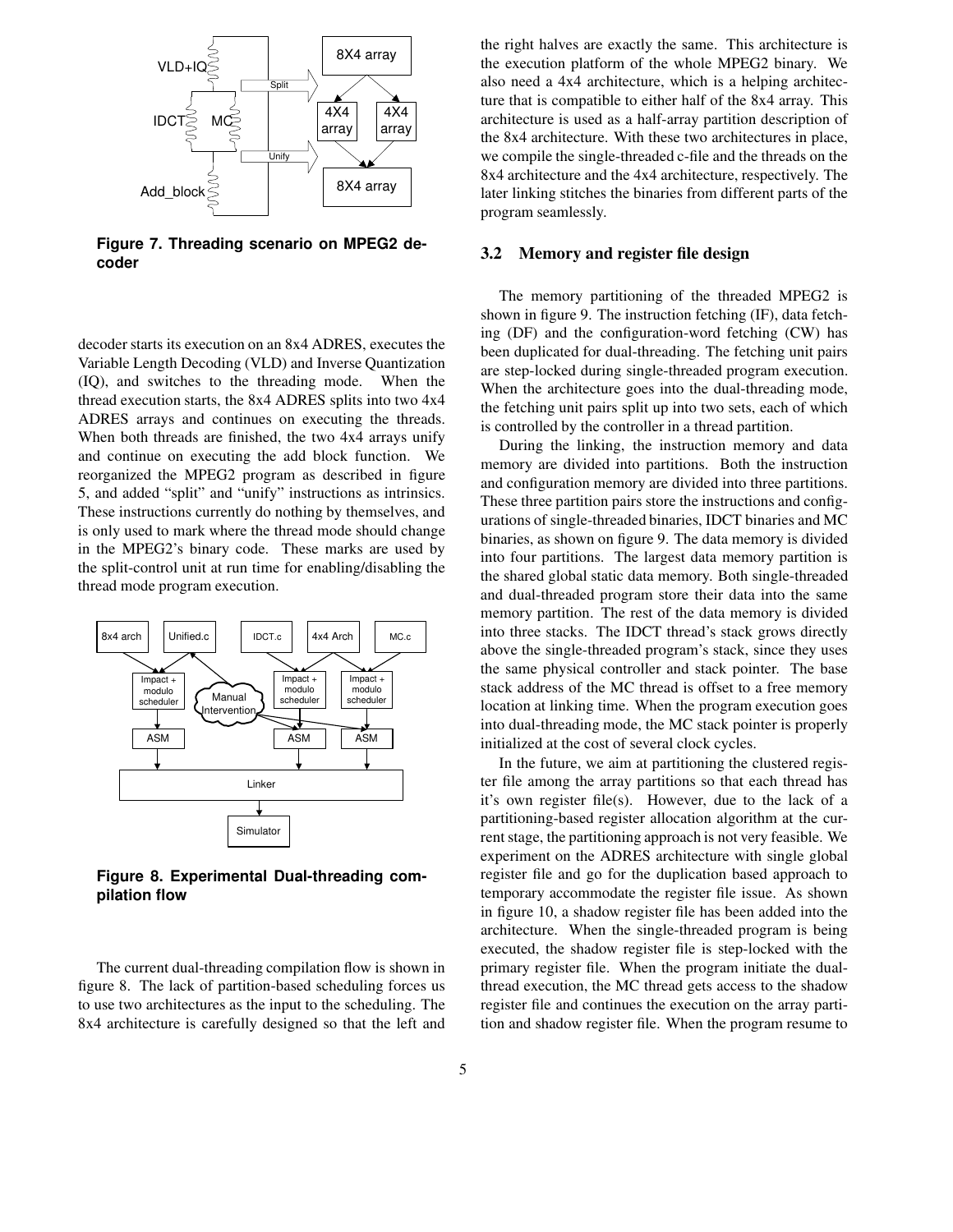

**Figure 9. Dual-threading memory management**

the single threaded execution, the shadow register file become hidden again. The MPEG2 program is slightly modified so that all the data being shared between threads and all the live-in and live-out variables are passed through the global data memory.



**Figure 10. Shadow Register file setup**

#### **3.3 Control mechanism design**

The scalable control concept in figure 4 has been verified in our simulation model. By having our control scheme tested on the dual-threading, we are positive that this scheme can be extended to a certain scale, and the control unit simulation model generation can be automated.

During the program linking, we identify where the "split" and "unify" instructions are stored in the instruction memory. These instructions' physical addresses mark the beginning and the ending point of the dual-threading mode. During the simulation model generation, these instructions' addresses are stored in a set of special-purpose registers in a split-control unit. After the program starts executing, the program counter's (PC) values are checked by the the split-control unit in each clock cycle. When the program counter reach the split point, the split-control unit sends control signals to the merger and bypasser to enable the threading mode. After the program goes into the threaded mode, the split-controller waits for both threads to join in by reaching the PC value where the "unify" instructions are stored. The first thread that joins in will be halt till the other thread finish. When the second thread eventually joins in, the split-control unit switch the ADRES array back to single-threaded mode, and the architecture resumes to the 8x4 array mode.

When an application gets more complicated and has multiple splitting/unifying point, the current approach will become more difficult to manage, thus the future architecture will only rely on the instruction decoding to detect the "split" and "unify" instructions. The split-control unit will be removed in the future, and part of its function will be moved into each partition's local controller.

#### **3.4 Simulation result**

The simulation result shows that the threaded MPEG2 produces the correct image frame at a slightly faster rate. Table 1 shows the clock count of the first 5 image frame decoded on the same 8x4 ADRES instance with and without threading. The dual-threaded MPEG2 is about 10% faster than the single-thread MPEG2, even if we are not aiming for any performance gain at the current stage.

As we have observed, the performance gain is mostly achieved from the ease of modulo-scheduling on the smaller architecture. When an application is scheduled on a highly complicated CGRA, many redundant instructions are added into the kernel for routing purpose. Now the kernels are scheduled on a smaller CGRA, both the CGRA utilization and the VLIW mode IPC has been improved.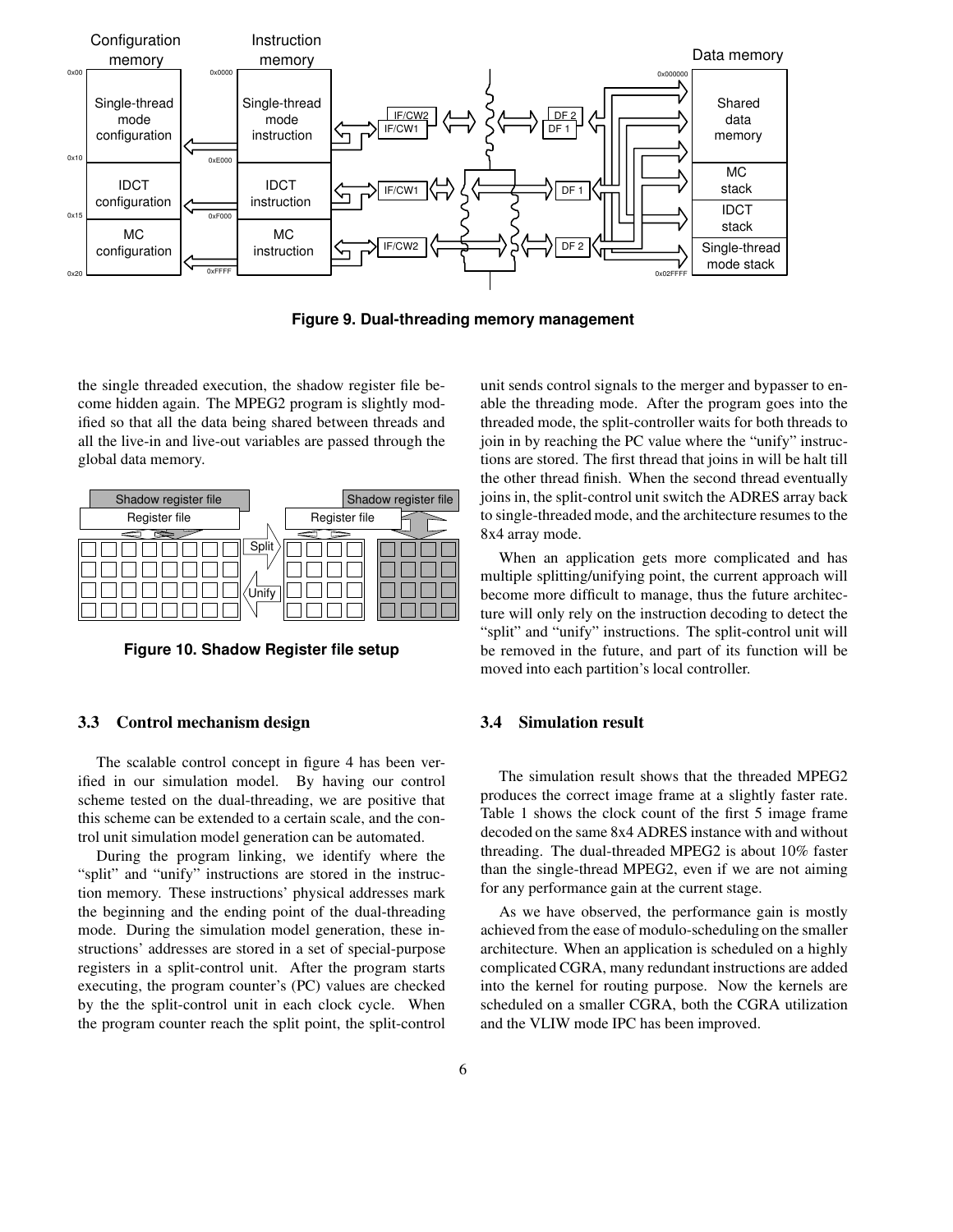| frame number | single-thread cc count | dual-threaded cc copper |
|--------------|------------------------|-------------------------|
|              | 1874009                | shc<br>1802277          |
|              | 2453279                | acc<br>2293927<br>to l  |
|              | 3113150                | 2874078<br>chr          |
|              | 3702269                | 3374421<br>eas          |
|              | 4278995                | 3861978                 |

**Table 1. clock cycle count of single and dual threaded MPEG2 on the same architecture**

### **4 Future work**

The current tool chain has been experimented on the dual-threading. From our experience, we are certain that the tools satisfy the minimum requirements on the applications that do not exchange too many data between threads during run-time. Even if some limits currently exists, e.g. incapable of creating threads with parameters, some modification on the application source code can accommodate most problems with very low performance penalties.

However, the current tool chain requires significant amount of nonrecurrent work. Each time the architecture or the application changes, almost everything needs to be redone, starting from reassessing the application to generating the simulator. Also, once the simulation produces erroneous results, the debugging could be extremely time consuming. Furthermore, manual work will be time-consuming if more threads are to be added onto the ADRES.

The most critical update on the current tool chain is the partition based scheduling. Having this ready gives the programmer the chances to quickly experiment on the various possible way of partitioning an ADRES instance, and tries to explore the combination of threads and partition. Also, the architecture partitioning will be more scalable, flexible and error prune. The original ADRES scheduling is conceptually an instruction-set-constrained instruction-level placement and routing algorithm. Extending such an algorithm into area-constrained placement and routing requires reasonable amount of work.

The resource-constrained register allocation algorithm, multiple stack and multiple special-purpose register supports are another group of urgently needed update. Having these functions ready in the new linker enables us to shift to the cluster register file based architecture, and ease the programmer's effort on reorganizing the application.

The shared synchronization memory described in figure 3 is also a critical design issue. The number of ports that the synchronization memory can have is the scaling bottleneck of our approach. We would like to avoid having a large number of ports on the synchronization memory, since the worst-case memory delay is often dependent on how many

rts a cell needs to drive. We expect that each partition ind at least have one or two memory fetch unit that can **EXTE** is the synchronization memory, thus it is questionable the more than 4 partitions on the array. Dedicated syn**ch**ization primitives like pipe and semaphore can help to e this problem at a cost of extra architecture design time.

 $\overline{\text{S}}$ me other minor future design issues include automating the simulation model generation; expanding the ADRES instruction set for "split" and "unify" instruction support; redesigning the split-control unit, etc. But we haven't found out any pitfalls that can hinder our progress to realize the automated methodology in the near future.

## **5 Conclusions**

Our MPEG2 experiment has given us ample knowledge on the Multithreading ADRES architecture. The simulation results shows that the MPEG2 has gain 10% of speed up, only from the ease of scheduling on smaller architecture. We expect that more speed gain can be achieved with more elaborated future benchmarking. We believe that our threading approach is adequate for ADRES architecture, is practically feasible, and can be scaled to certain extend. Based on the success of our proof-of-concept experiments, we have very positive view on the future of MT-ADRES.

## **References**

- [1] B. Mei *A Coarse-grained Reconfigurable Architecture Template and its Compilation Techniques*, Ph.D. thesis, IMEC, Belgium.
- [2] B. Mei, S. Vernalde, D. Verkest, H. D. Man and R. Lauwereins *ADRES: An Architecture with Tightly Coupled VLIW Processor and Coarse-Grained Reconfigurable Matrix*, International Conference on Field Programmable Technology, Hong Kong, December 2002, pages 166-173.
- [3] B. Mei, S. Vernalde, D. Verkest, H. D. Man and R. Lauwereins *DRESC: A Retargetable Compiler for Coarse-Grained Reconfigurable Architectures*, FPL 2003
- [4] Susan J. Eggers, Joel S. Emer, Henry M. Levy, Jack L. Lo, Rebecca L. Stamm, Dean M. Tullsen *SIMULTANEOUS MULTITHREADING: A Platform for Next-Generation Processors*, Micro, IEEE Volume 17, Issue 5, Sept.-Oct. 1997 Page(s):12 - 19
- [5] E. Ozer, T.M. Conte *High-performance and low-cost dual-thread VLIW processor using Weld architecture paradigm* , IEEE Transactions on Parallel and Distributed Systems, Volume 16, Issue 12, Dec. 2005 Page(s):1132 - 1142
- [6] H. Akkary, M.A. Driscoll *A dynamic multithreading processor* ,31st Annual ACM/IEEE International Symposium on Microarchitecture, 1998. MICRO-31. Proceedings. 30 Nov.-2 Dec. 1998 Page(s):226 - 236
- [7] J. Zalamea, J. Llosa, E. Ayguade, M. Valero *Hierarchical clustered register file organization for VLIW processors*, International Parallel and Distributed Processing Symposium, 2003. Proceedings. 22-26 April 2003 Page(s):10 pp.
- [8] A. Capitanio, N. Dutt, and A. Nicolau. *Partitioned register files for VLIWs: A preliminary analysis of tradeoffs.*, The 25th Annual International Symposium on Microarchitecture, pages 103–114, Dec. 1992.